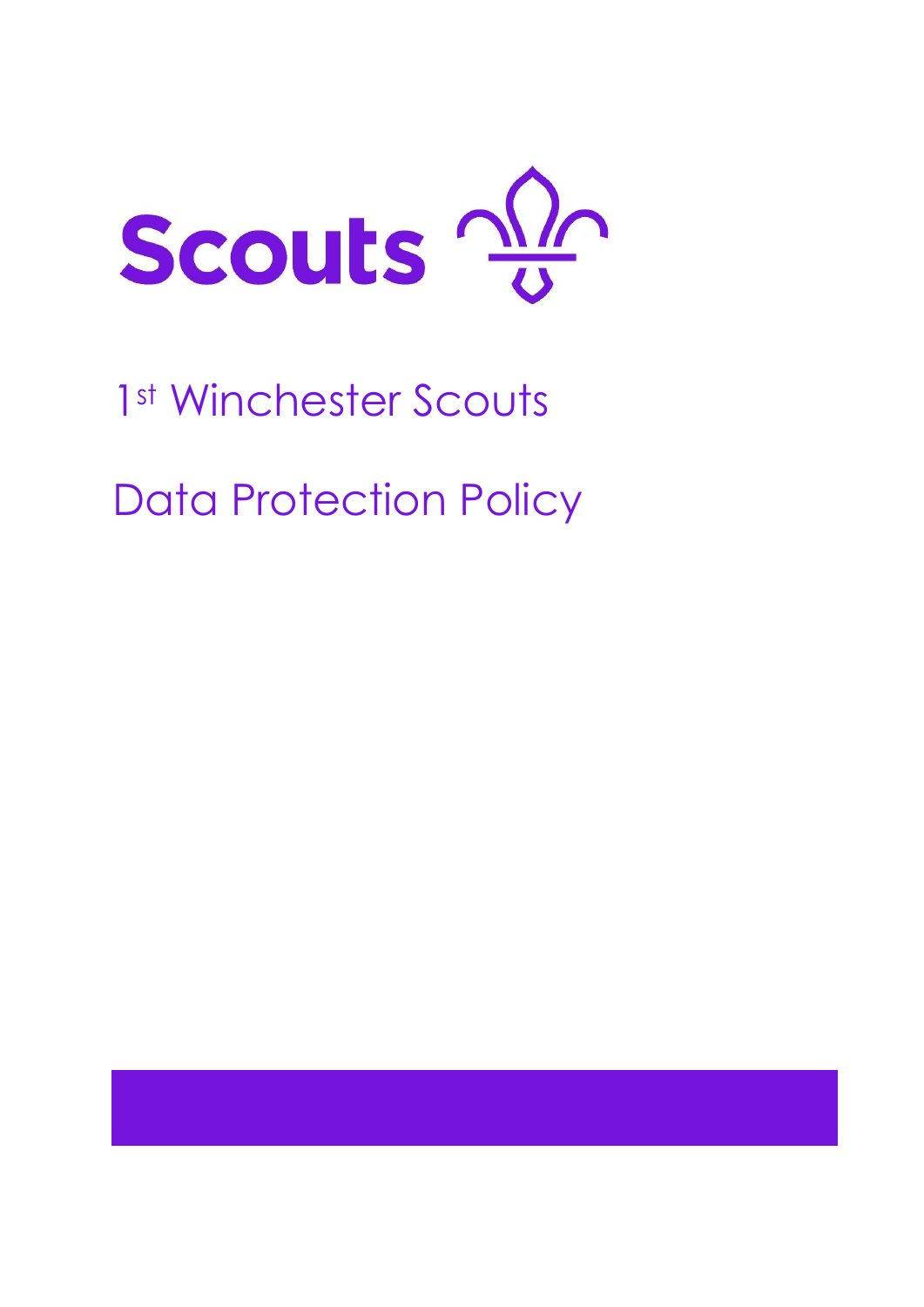

#### Revision History:

| Version | Description             | Bv                  | Date       |  |
|---------|-------------------------|---------------------|------------|--|
| 1.0     | Version 10 for approval | Dave Kesby/Tom Shaw | 23/05/2018 |  |
|         |                         |                     |            |  |

This document is the responsibility of the Executive Committee of the 1<sup>st</sup> Winchester Scout Group. It will be reviewed regularly to ensure that it remains appropriate and continues to fulfil its purpose; ideally annually and no longer that once every two years. The next review date should be no later than June 2020.

Review and Approval

Approval to be by all members of 1<sup>st</sup> Winchester Scout Group Executive Committee

Signed by Chair on behalf of Executive Committee Date Executive Committee Approval minuted: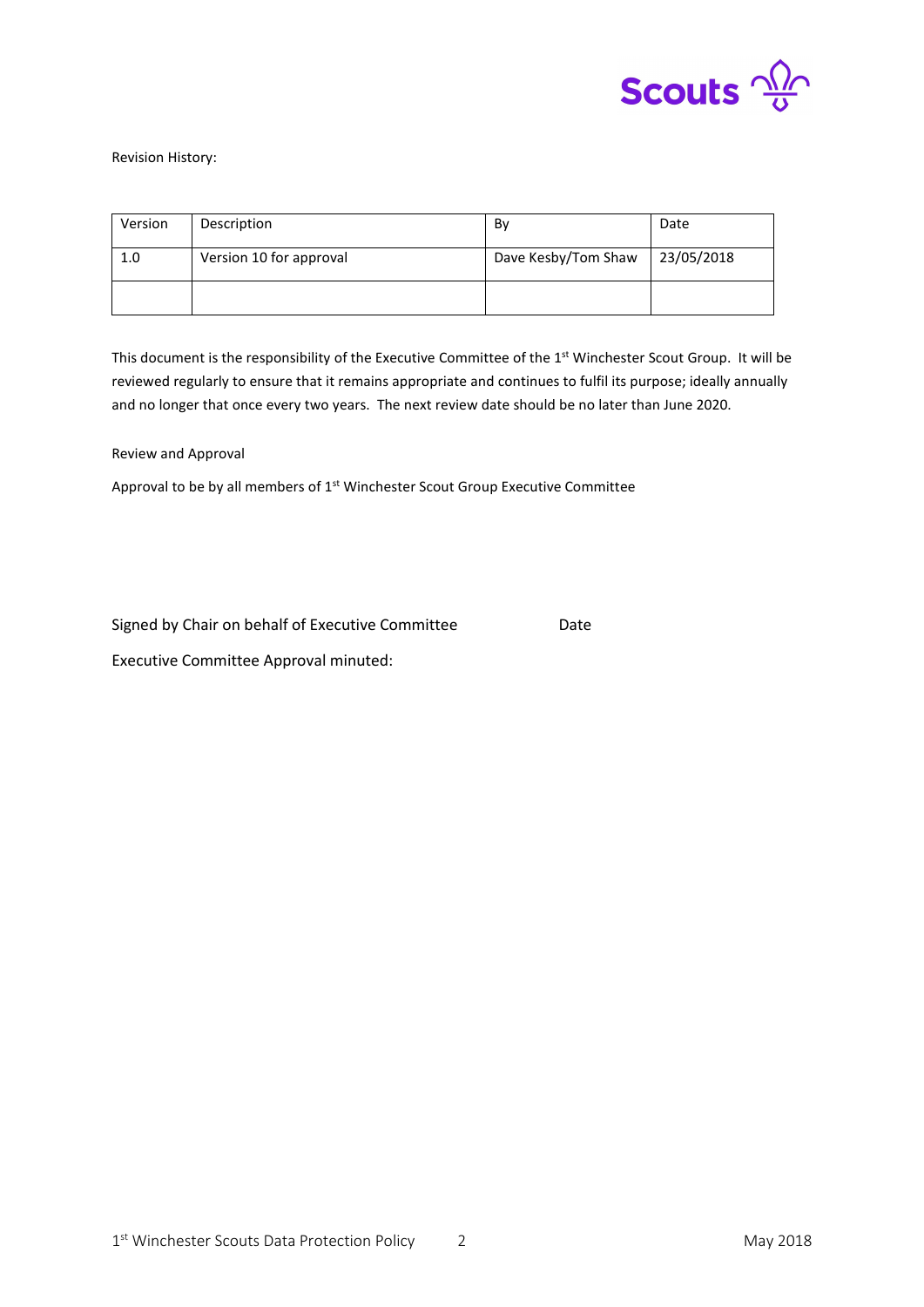

## Contents

| $\mathbf{1}$   |     |  |
|----------------|-----|--|
|                | 1.1 |  |
|                | 1.2 |  |
|                | 1.3 |  |
| $\overline{2}$ |     |  |
|                | 2.1 |  |
|                | 2.2 |  |
| 3              |     |  |
|                | 3.1 |  |
|                | 3.2 |  |
|                | 3.3 |  |
|                | 3.4 |  |
|                | 3.5 |  |
|                | 3.6 |  |
| 4              |     |  |
|                | 4.1 |  |
|                | 4.2 |  |
|                | 4.3 |  |
| 5              |     |  |
|                | 5.1 |  |
| 6              |     |  |
|                |     |  |
|                | 6.1 |  |
|                | 6.2 |  |
|                | 6.3 |  |
| 7              |     |  |
|                | 7.1 |  |
| 8              |     |  |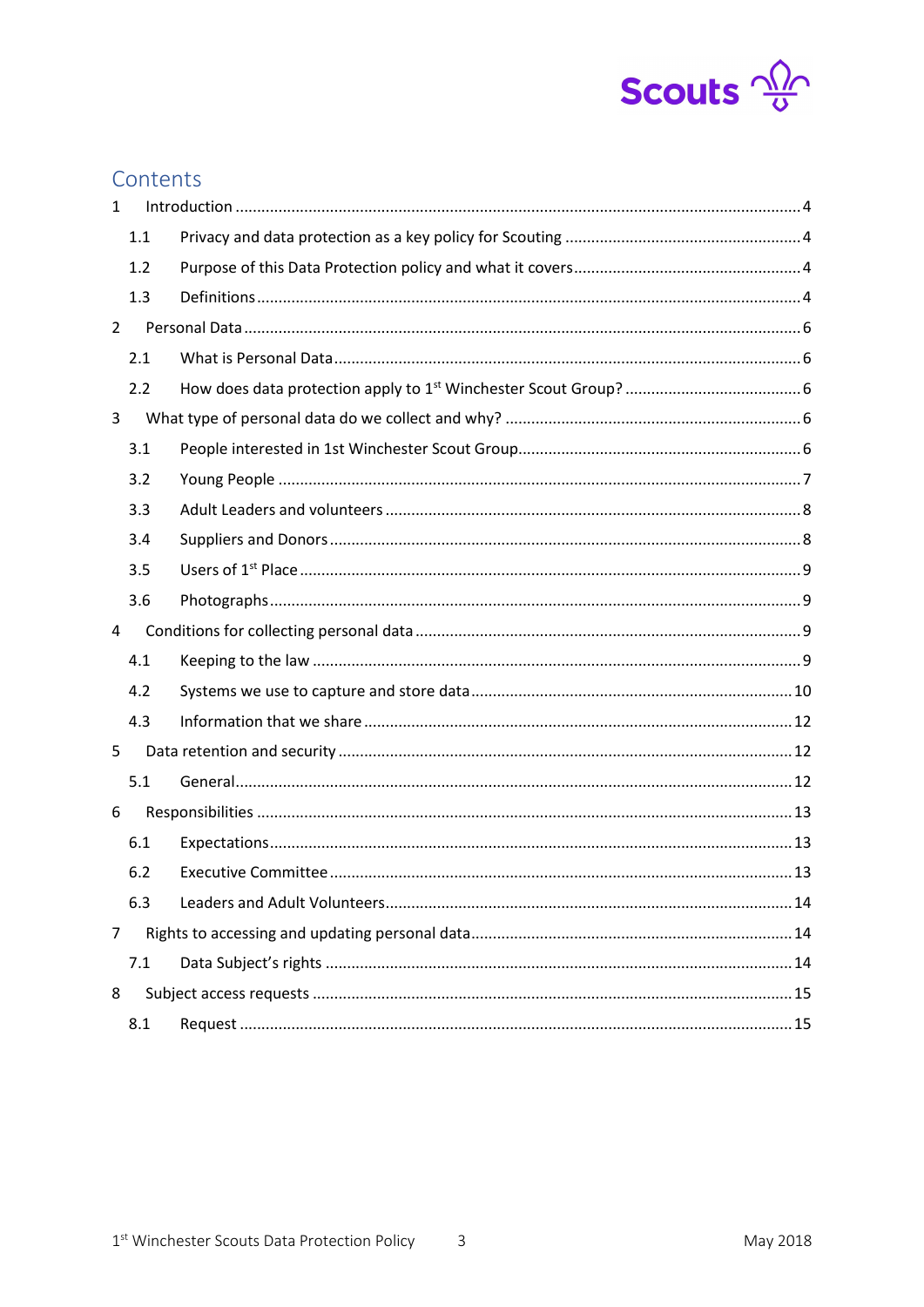

## <span id="page-3-0"></span>1 Introduction

## <span id="page-3-1"></span>1.1 Privacy and data protection as a key policy for Scouting

1.1.1 1<sup>st</sup> Winchester Scout Group is committed to the protection of privacy and data. This policy ensures that the Group, as a Data Controller, complies with the legal obligations of Data Protection. It is also important to note that as a member of The Scout Association,  $1<sup>st</sup>$  Winchester Scout Group has a responsibility to comply with the constitution of the wider organisation, called Policy, Organisation and Rules, including The Scout Association's own Data Protection Policy and this Policy is directly compliant.

#### <span id="page-3-2"></span>1.2 Purpose of this Data Protection policy and what it covers

- 1.2.1 This policy sets out 1<sup>st</sup> Winchester Scout Group's approach to protecting personal data and explains the Data Subject's rights in relation to how we may process their personal data.
- 1.2.2 1<sup>st</sup> Winchester Scout Group ("We" in this document) is registered with the Information Commissioner's Office at the following address: 1 st Place

| <b>Fleming Road</b> |
|---------------------|
| Weeke               |
| Winchester          |
| SO22 6EE            |

- 1.2.3 If you have any queries about anything set out in this policy or about your own rights, please write to the Chairman, 1st Winchester Scout Group Executive Committee at the above address or via email at [chairman@firstwinchester.org.uk](mailto:chairman@firstwinchester.org.uk)
- 1.2.4 We may update this policy from time to time in minor respects, although we will make sure that any substantial or significant changes will be notified to you directly.

## <span id="page-3-3"></span>1.3 Definitions

'We' means 1<sup>st</sup> Winchester Scout Group

**'TSA'** means The Scout Association

**'ICO'** is the Information Commissioner's Office, the body responsible for enforcing data protection legislation within the UK and the regulatory authority for the purposes of the GDPR **'Personal Data'** is defined in section 3

**'Processing'** means all aspects of handling personal data, for example collecting, recording, keeping, storing, sharing, archiving, deleting and destroying it.

**'Data Controller'** means anyone (a person, people, public authority, agency or any other body) which, on its own or with others, decides the purposes and methods of processing personal data. We are a data controller insofar as we process personal data in the ways described in this policy.

**'Data Processor'** means anyone who processes personal data under the data controller's instructions, for example a service provider. We act as a data processor in certain circumstances.

**'Data Subject'** – is a natural person whose personal data is processed by a controller or processor.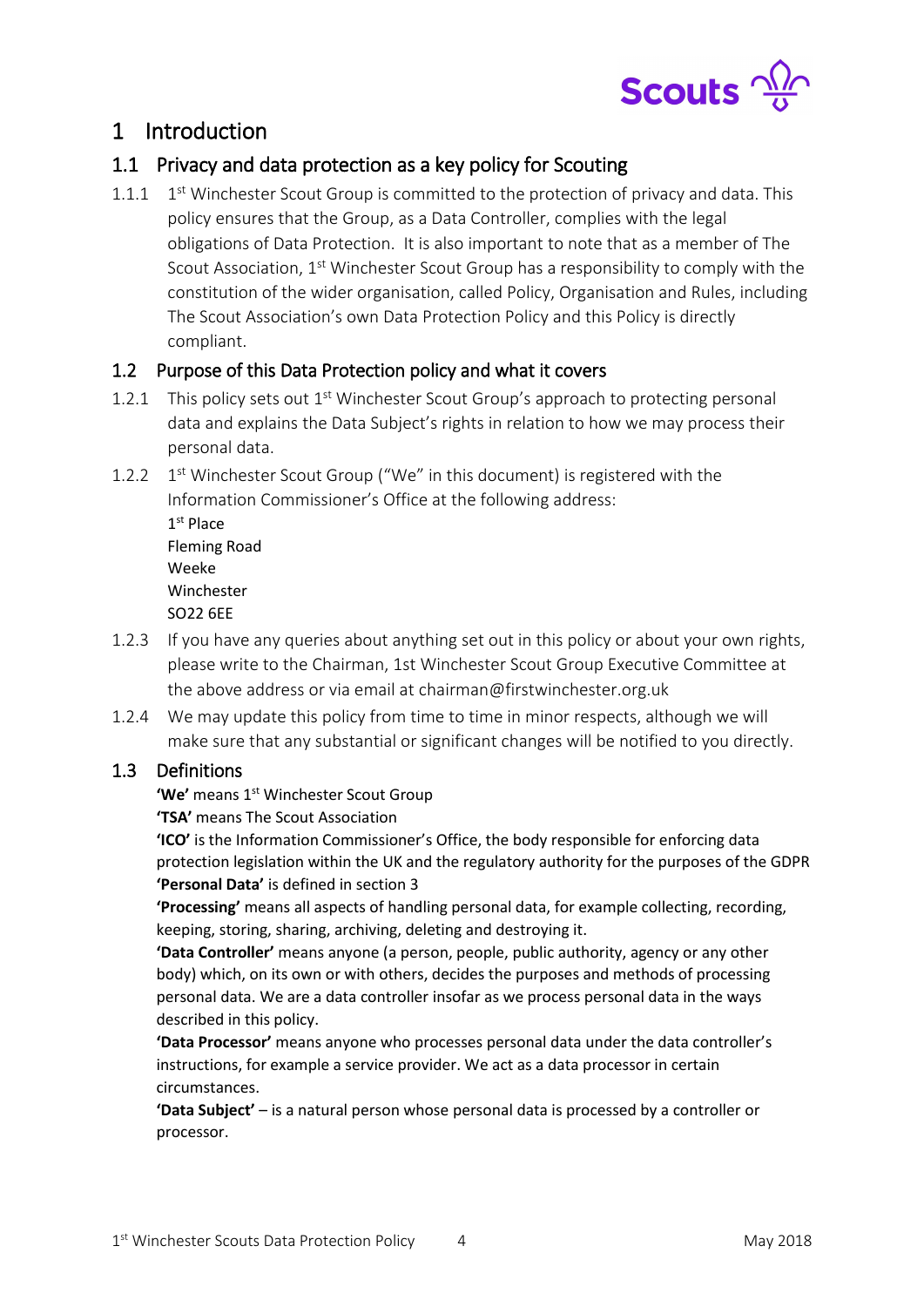

**'Subject Access Request'** is a request for personal data that an organisation may hold about an individual. This request can be extended to include the deletion, rectification and restriction of processing.

**'Section'** – the 1st Winchester Scout Group consists of six sections, two each of: Beaver Scouts (age 6-8), Cub Scouts (age 8-10  $\frac{1}{2}$ ), and Scouts (age 10  $\frac{1}{2}$  -14).

**'Compass'** Compass is a web-based membership system owned and controlled by TSA for processing Adult membership data. We are bound to use Compass according to TSA Data Protection Policy, the Data Protection Act 1998 and the GDPR.

**'Online Scout Manager'** Also known as OSM. This is a web-based membership system which is used by 1<sup>st</sup> Winchester Scout Group for the processing of Adult and Young Person data. **'GDPR'** means EU regulation number 2016/679 on data protection and privacy for all individuals within the European Union, which comes into force in the UK on 25 May 2018 and will be supplemented by UK legislation coming into force on or around that date.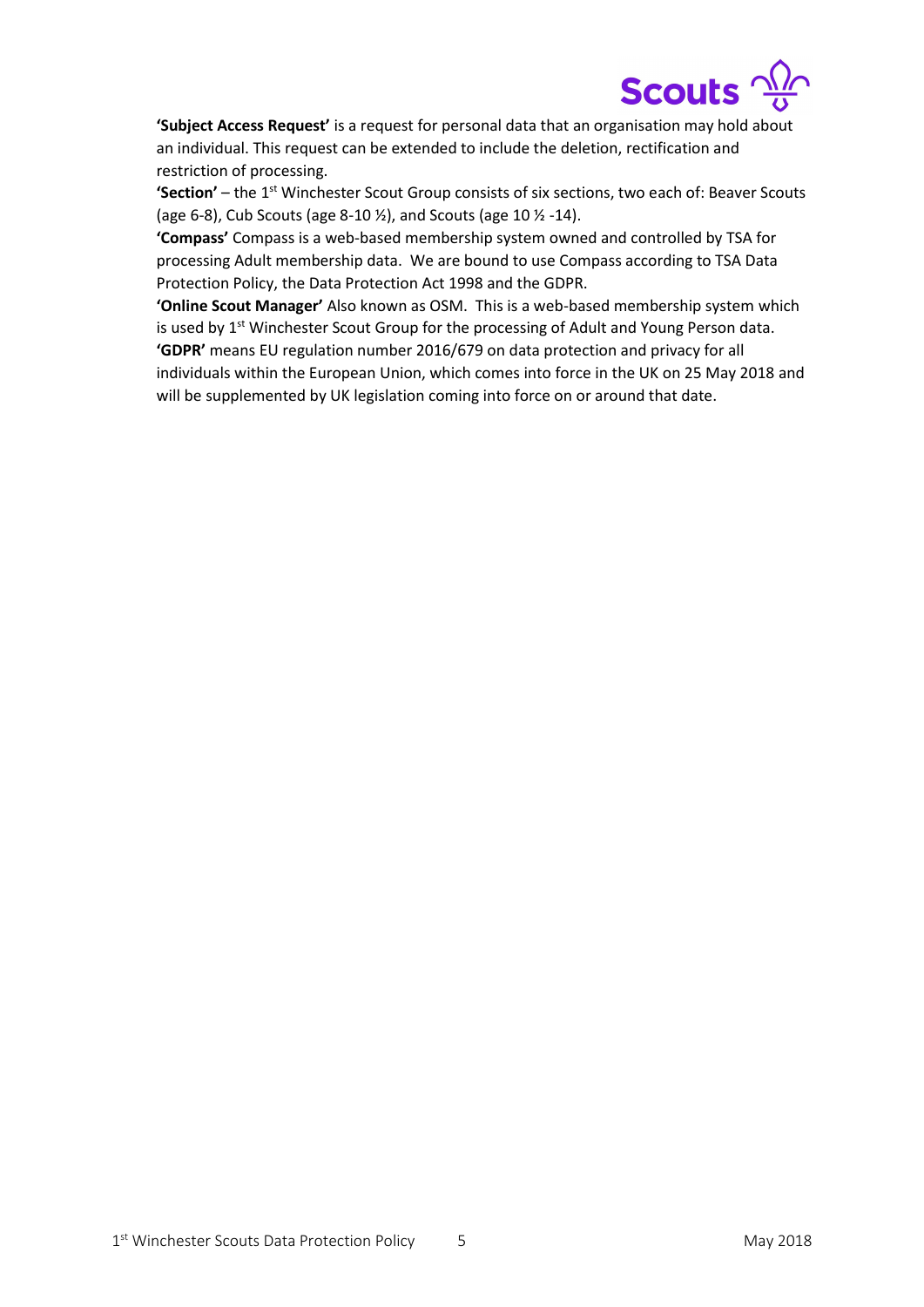

## <span id="page-5-0"></span>2 Personal Data

## <span id="page-5-1"></span>2.1 What is Personal Data

- 2.1.1 Personal data means any information about an identified or identifiable person. For example, an individual's home address, personal (home and mobile) phone numbers and email addresses, occupation, and so on can all be defined as personal data.
- 2.1.2 Some categories of personal data are recognised as being particularly sensitive ("sensitive personal data"). These include data revealing racial or ethnic origin, political opinions, religious or philosophical beliefs, genetic and biometric information, and data concerning a person's sex life or sexual orientation.

## <span id="page-5-2"></span>2.2 How does data protection apply to  $1<sup>st</sup>$  Winchester Scout Group?

- 2.2.1 1st Winchester Scout Group is a membership organization made up of adults and young people who are all members of The Scout Association. The parents and/or guardians of each young person who is a member are automatically members of the Scout Council of 1st Winchester Scout Group in accordance with our constitution, Policy, Organisation and Rules (POR). We are a community organisation – run by the community for the community.
- 2.2.2 Scouting provides a programme of adventure (physical, social and spiritual) through several age ranges. As such we require to capture, hold, process and transfer personal identifiable information (PII) such as contact details, names and age. In addition, a stretching programme requires safeguards to be put in place to ensure health and safety, so it is necessary to capture, hold, process and transfer Sensitive Personal Data (SPD) such as doctor's details, health details and dietary requirements to adults involved in the delivery of specific activities within the programme. Data is needed by Leaders, Group Scout Leaders, District and County Leaders (on certain occasions) as well as people outside of 1st Winchester Scout Group with specific qualifications to support us in the preparation, management and delivery of such adventurous activities. For safety and safe-guarding, it may be necessary to provide SPD to such qualified people or their organisations so that the programme of adventure can be delivered safely.

## <span id="page-5-3"></span>3 What type of personal data do we collect and why?

## <span id="page-5-4"></span>3.1 People interested in 1st Winchester Scout Group

- 3.1.1 We maintain basic information about those interested in joining 1st Winchester Scout Group, or those interested in maintaining contact with the Group after leaving as a member. Minimum information is required such as name, date of birth and contact details.
- 3.1.2 Parents or guardians express an interest in their young person joining  $1<sup>st</sup>$  Winchester Scout Group through an on-line form on our website. This form is emailed to our Membership Secretary and loaded into OSM. This does not mean they are or will be a member as we are typically over-subscribed. Every year people on this list will be asked if they wish to remain or they will be taken off. Data required at this stage is minimal and includes: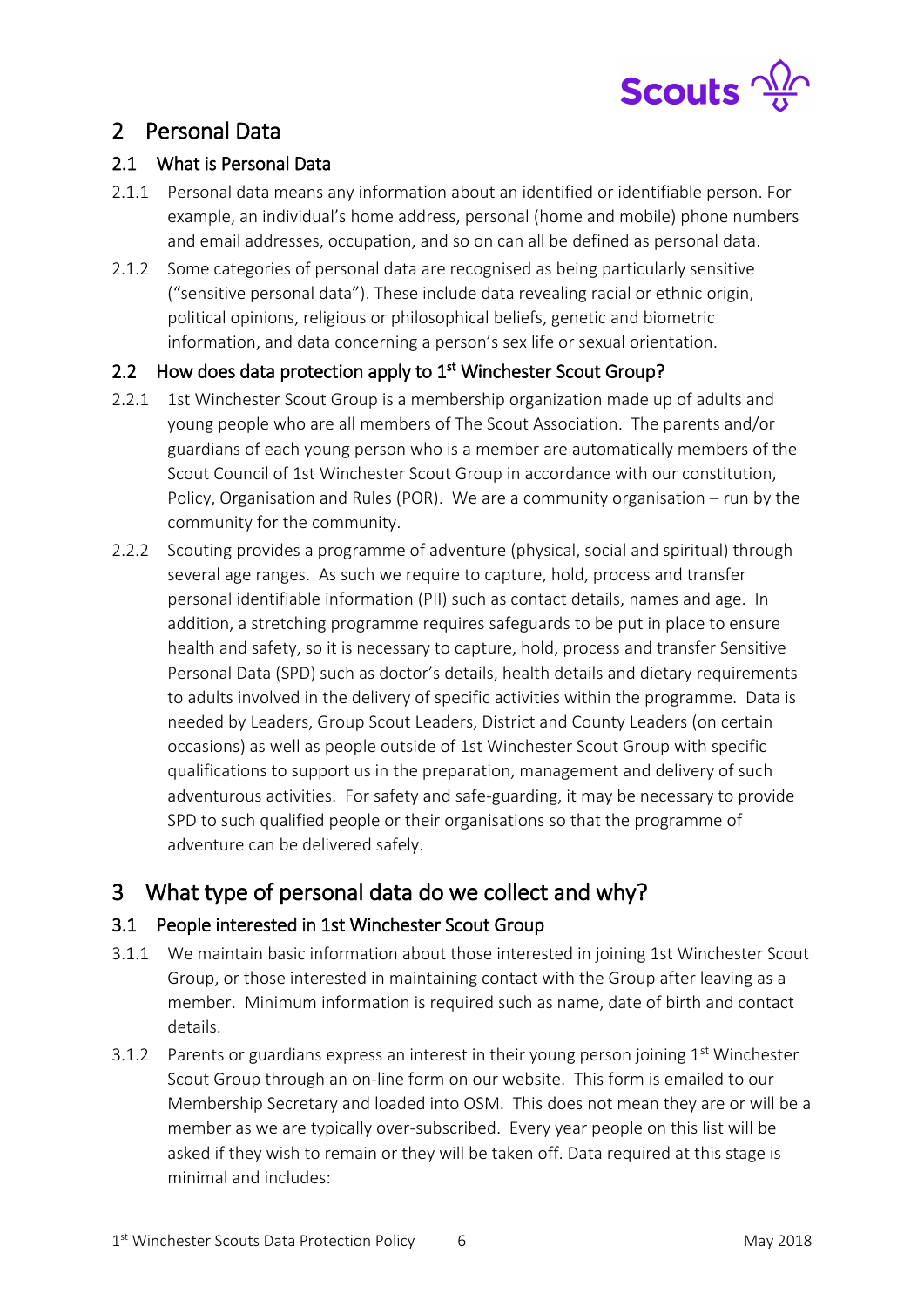

- Name of young person
- Names and contact details of parents or guardians (email, postal addresses and telephone numbers)
- Date of Birth
- Gender

This information is required to manage new joiners in accordance with our published selection policies.

3.1.3 In addition, members leaving the Group may have their data transferred to an Interest Group register held on OSM should they give permission to do so. This list is used to keep leavers up to date with the Group's activities. It may also be used to maintain records should a person decide to re-join the Group and not lose all data on their historic accomplishments.

## <span id="page-6-0"></span>3.2 Young People

- 3.2.1 All Young Members have personal and sensitive data stored within OSM. Sensitive data is required at this level for safeguarding purposes. This data includes the following:
	- Name of young person
	- Names and contact details of parents or guardians (email and postal addresses and telephone numbers)
	- Details of period within the Group
	- Details of badges that a young person has received or is working towards
	- Details of scouting events and activities that a young person has attended
	- Age/date of birth
	- Details of any health conditions including disabilities
	- Race or ethnic background and native languages
	- Religion
	- Nationality
- 3.2.2 We need this information to run activities in a safe, age-appropriate way and to make appropriate adjustments based on the specific needs of individual young people. Some of this information is additional to the information collected for People Interested in 1<sup>st</sup> Winchester Scout Group; the additional information is input directly into OSM.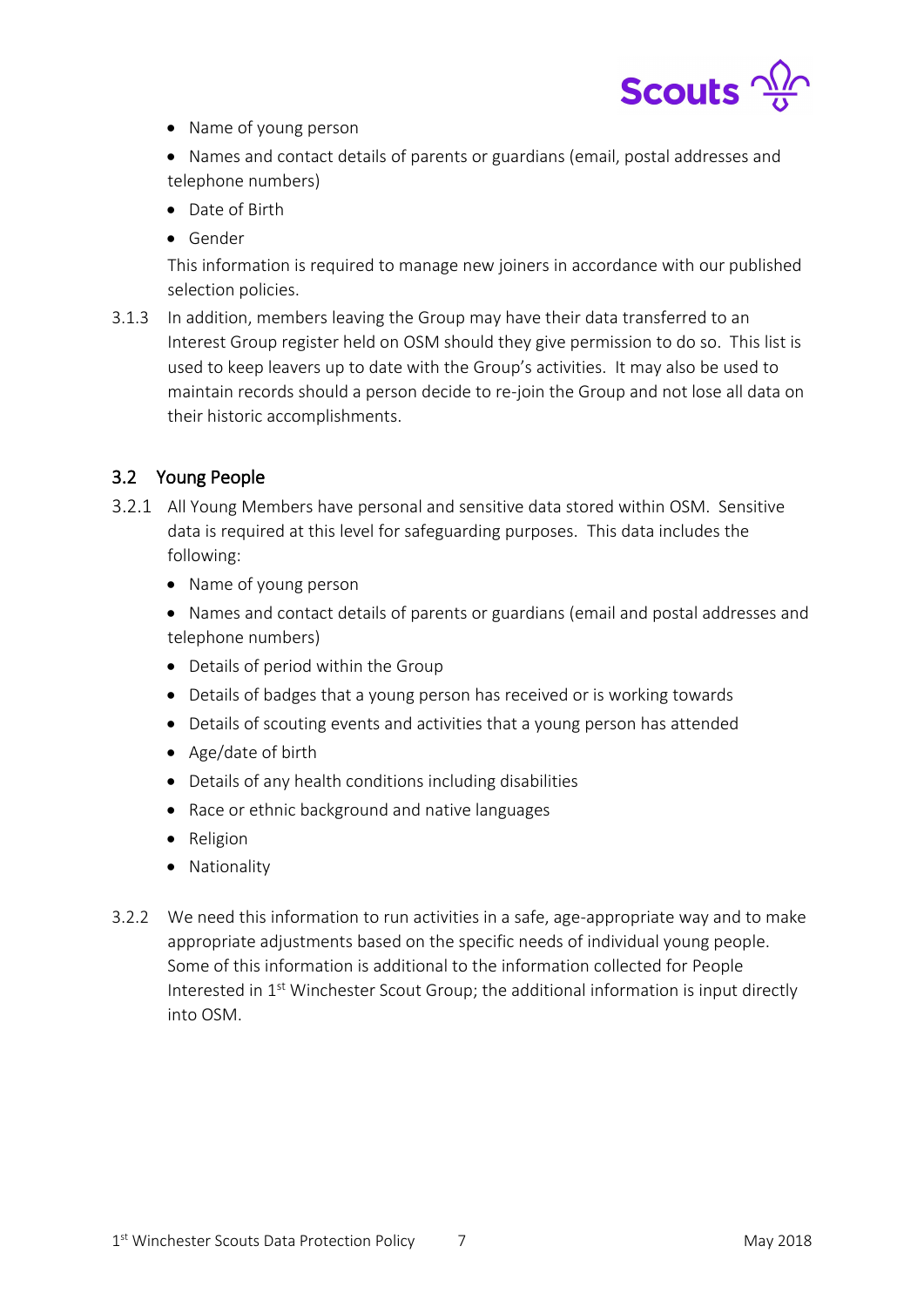

#### <span id="page-7-0"></span>3.3 Adult Leaders and volunteers

- 3.3.1 Personal data including sensitive personal data for Adult Leaders and Volunteers is stored on OSM and Compass. OSM holds similar information as listed for Young People. The information held in Compass and controlled by TSA includes the following:
	- Name and contact details
	- Length and periods of service (and absence from service)
	- Details of training you receive
	- Details of your experience, qualifications, occupation, skills and any awards you have received
	- Details of Scouting events and activities you have taken part in
	- Details of next of kin
	- Age/date of birth
	- Details of any health conditions
	- Details of disclosure checks
	- Any complaints we have received about the member
	- Race or ethnic background and native languages
	- Religion
	- Nationality
- 3.3.2 We and TSA need this information to communicate with Adult Members and to carry out any necessary checks to make sure that they can work with young people. We also have a responsibility to keep information about adult members during membership and TSA requires to keep this information afterwards due to safeguarding responsibilities and to help if the leaver wishes to re-join. Much of this information is collected from the member joining forms

#### <span id="page-7-1"></span>3.4 Suppliers and Donors

3.4.1 From time-to-time we benefit from working with or receiving donations from people outside the Group and TSA. We hold personal data about these suppliers and donors so that we can process payments and donations.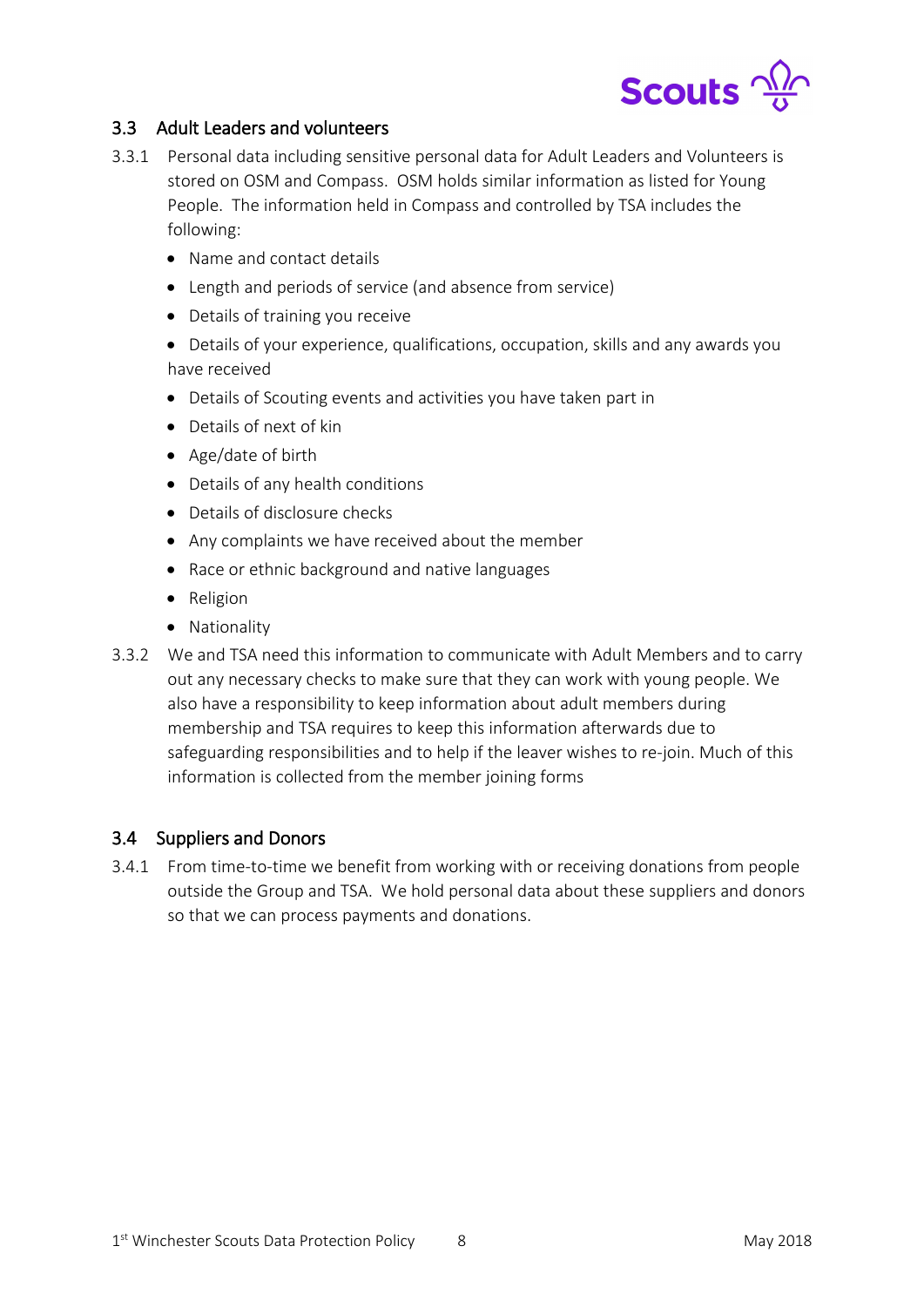

## <span id="page-8-0"></span>3.5 Users of 1<sup>st</sup> Place

- 3.5.1 Our Scout Hall, called  $1<sup>st</sup>$  Place, is hired to various regular or ad hoc users. We hold personal data as part of the booking process including
	- Name and contact details
	- Bank details (for regular users)
	- Purchase and payment history

This data is used to coordinate the use of 1st Place and ensure the safe use of the hall.

## <span id="page-8-1"></span>3.6 Photographs

3.6.1 We take photographs of scouting activities taking place for the purposes of celebrating the memories of such events and for promoting Scouting generally. Photographs will always be treated as personal data and will be used only with the permission of those involved.

## <span id="page-8-2"></span>4 Conditions for collecting personal data

#### <span id="page-8-3"></span>4.1 Keeping to the law

- 4.1.1 We must keep to the law when processing personal data. To achieve this, we have to meet at least one of the following conditions:
	- The Data Subject must give (or have given) permission for us to use their information for one or more specific purposes
	- We need to process the information to meet the terms of any contract the Data Subject has entered into
	- Processing the information is necessary to keep to our legal obligations as data controller
	- Processing the information is necessary to protect the vital interests of the Data Subject
	- Processing the information is necessary for tasks in the public interest or for us as the data controller to carry out our responsibilities
	- Processing the information is necessary for our legitimate interests (see below)
- 4.1.2 Also, information must be:
	- Processed fairly and lawfully
	- Collected for specified, clear and legitimate purposes
	- Adequate, relevant and limited to what is necessary
	- Accurate and, where necessary, kept up to date
	- Kept for no longer than is necessary
	- Processed securely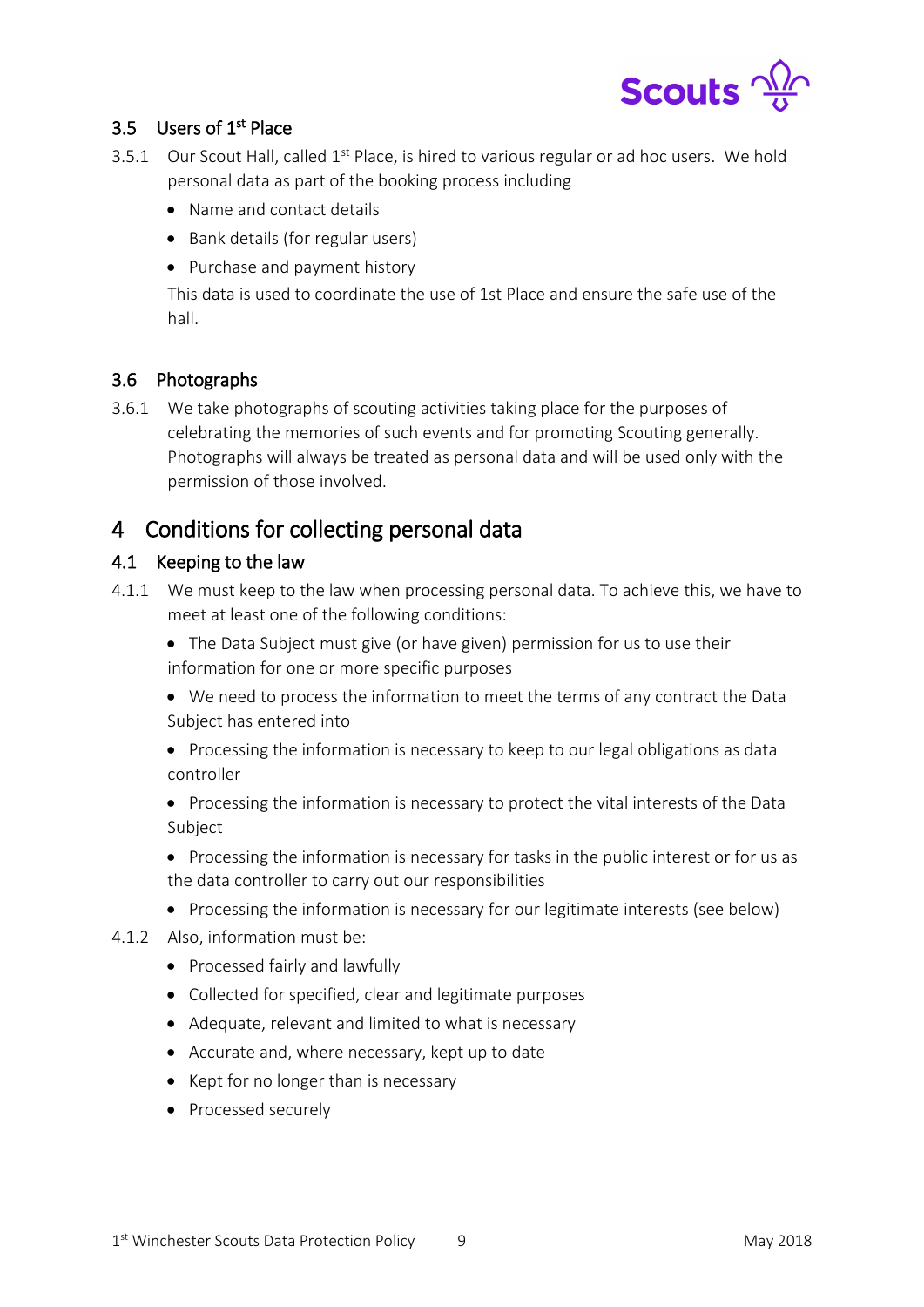

## <span id="page-9-0"></span>4.2 Systems we use to capture and store data

4.2.1 1st Winchester Scout Group uses a combination of Group, 3rd Party and personal systems through which we capture, store, process and destroy personal data. These include:

| <b>SYSTEM</b>                                            | Group | 3rd Party | Personal |
|----------------------------------------------------------|-------|-----------|----------|
| <b>OSM</b>                                               |       | X         |          |
| Only available on-line. It is accessed via a two-stage   |       |           |          |
| login and password. Access to personal data is           |       |           |          |
| managed by a nominated "owner" at section level          |       |           |          |
| who limits access to named Leaders and Executive         |       |           |          |
| Members. OSM has an email capability that allows         |       |           |          |
| emails to be sent to individual sections or all sections |       |           |          |
| as required without sharing personal email addresses     |       |           |          |
| with other recipients.                                   |       |           |          |
| Compass                                                  |       | X (TSA)   |          |
| Only available on-line. It is login and password         |       |           |          |
| protected. Access to personal data is restricted by a    |       |           |          |
| "top-down" hierarchy of need directly associated         |       |           |          |
| with an adult's role requirement.                        |       |           |          |
| <b>Dropbox</b>                                           |       | Χ         |          |
| A system used to store shared documents such as          |       |           |          |
| Word documents that are necessary for the safe           |       |           |          |
| running of scouting activities (for instance lists of    |       |           |          |
| names and contact details as part of the In Touch        |       |           |          |
| process required by TSA when young people are            |       |           |          |
| staying overnight somewhere).                            |       |           |          |
| It is 1st Winchester Scout Group policy to use           |       |           |          |
| Dropbox as the single and preferred system to store      |       |           |          |
| shared documents.                                        |       |           |          |
| Email                                                    |       |           | X        |
| In most circumstances the OSM email (above) is used      |       |           |          |
| to email parents and members. Occasionally email         |       |           |          |
| can be used to pass personal data to 3rd parties         |       |           |          |
| involved in the safe running of scouting activities.     |       |           |          |
| For instance, when specialist qualified people are       |       |           |          |
| required to run an adventurous activity, they may        |       |           |          |
| need specific personal data to ensure their duty of      |       |           |          |
| care and safety for those taking part.                   |       |           |          |
| <b>Atlantic Data</b>                                     |       | X (TSA)   |          |
| This system is online and accessed by a restricted       |       |           |          |
| number of named and recorded personnel within the        |       |           |          |
| Group. The system is used to check all adult             |       |           |          |
| volunteers and leaders for disclosures for               |       |           |          |
| safeguarding purposes (DBS). All adults are              |       |           |          |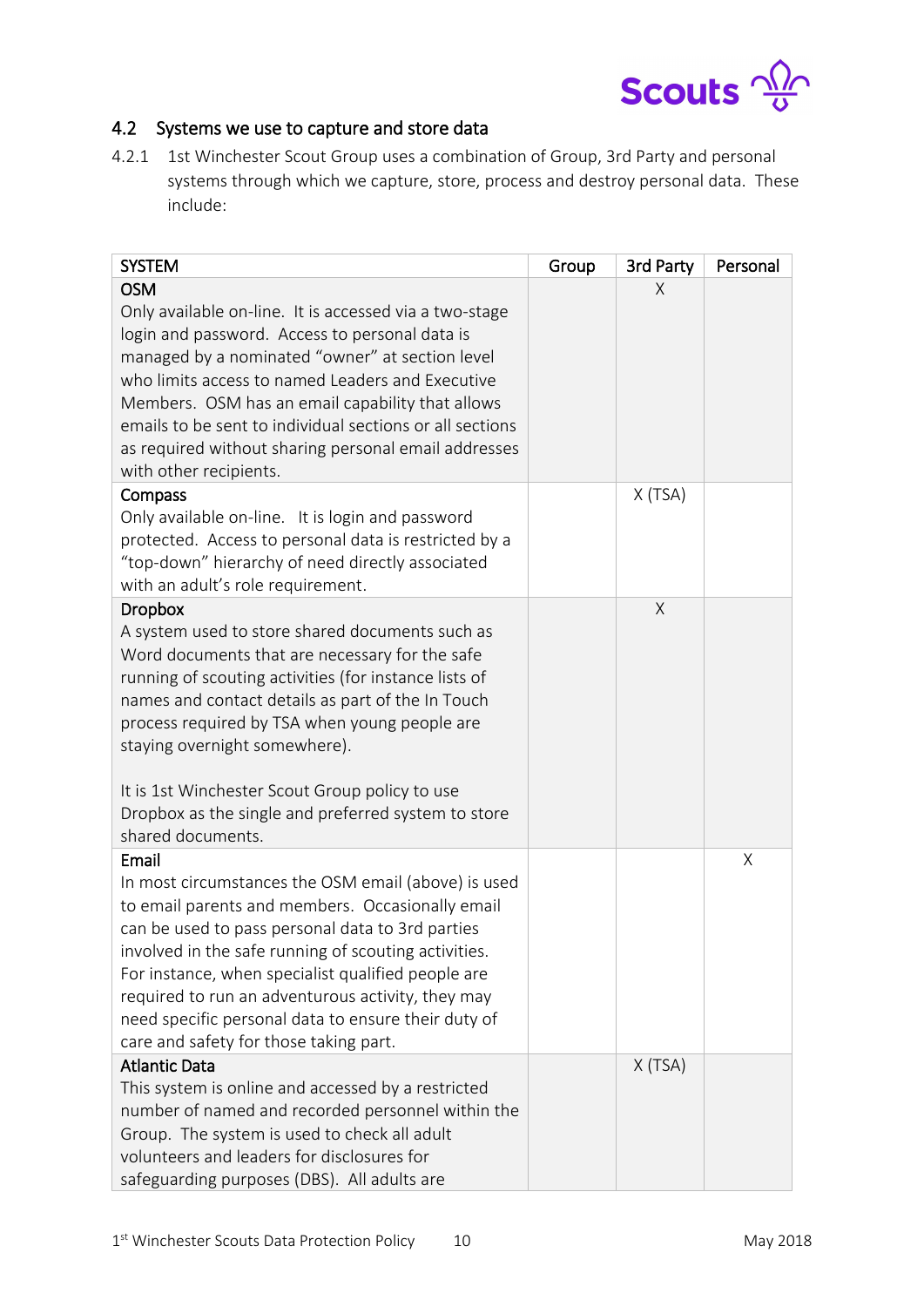

| prevented from access to personal data on all the<br>other systems without DBS clearance.           |        |   |   |
|-----------------------------------------------------------------------------------------------------|--------|---|---|
| Paper                                                                                               |        |   | Χ |
| Paper documents will be produced from time-to-                                                      |        |   |   |
| time in order to practically run activities without                                                 |        |   |   |
| relying on IT systems and hardware.                                                                 |        |   |   |
| Official documents (i.e. meeting minutes)                                                           | Χ      |   |   |
| As a registered charity the Group is legally required                                               |        |   |   |
| to produce and maintain official documents                                                          |        |   |   |
| recording the names of Trustees and Leaders within                                                  |        |   |   |
| the Group and important activities and decisions                                                    |        |   |   |
| taken for the appropriate running of the Group.                                                     |        |   |   |
| Webforms and online surveys                                                                         | $\chi$ | Χ |   |
| Waiting list information is captured via a webform on                                               |        |   |   |
| the 1st Winchester Scout Group website                                                              |        |   |   |
| (www.firstwinchester.org.uk). This data is emailed to                                               |        |   |   |
| the Membership Secretary who loads it into OSM                                                      |        |   |   |
| manually. Surveys, such as Doodle, are used to                                                      |        |   |   |
| coordinate volunteers for specific events.                                                          |        |   |   |
| <b>MyScout</b>                                                                                      | X      |   |   |
| Once someone joins the Group, further data is added                                                 |        |   |   |
| directly into OSM by the Section or Group Scout                                                     |        |   |   |
| Leader or by the parent/guardian of the young                                                       |        |   |   |
| person via an individual login to OSM branded for<br>parents as "MyScout". Most personal data for a |        |   |   |
| young person is visible and editable via the MyScout                                                |        |   |   |
| login allowing "live" personal data to be controlled                                                |        |   |   |
| by the individual themselves.                                                                       |        |   |   |
| <b>Go Cardless</b>                                                                                  |        | Χ |   |
| Only available online. Links to OSM and MyScout in                                                  |        |   |   |
| order to manage online payments for membership                                                      |        |   |   |
| subscriptions and other sums due. Information held                                                  |        |   |   |
| is name of person paying, email address and                                                         |        |   |   |
| payment history. Access is via password-protected                                                   |        |   |   |
| log-in which is only accessible by the Chair of the                                                 |        |   |   |
| Executive Committee, Treasurer and the                                                              |        |   |   |
| Membership Secretary.                                                                               |        |   |   |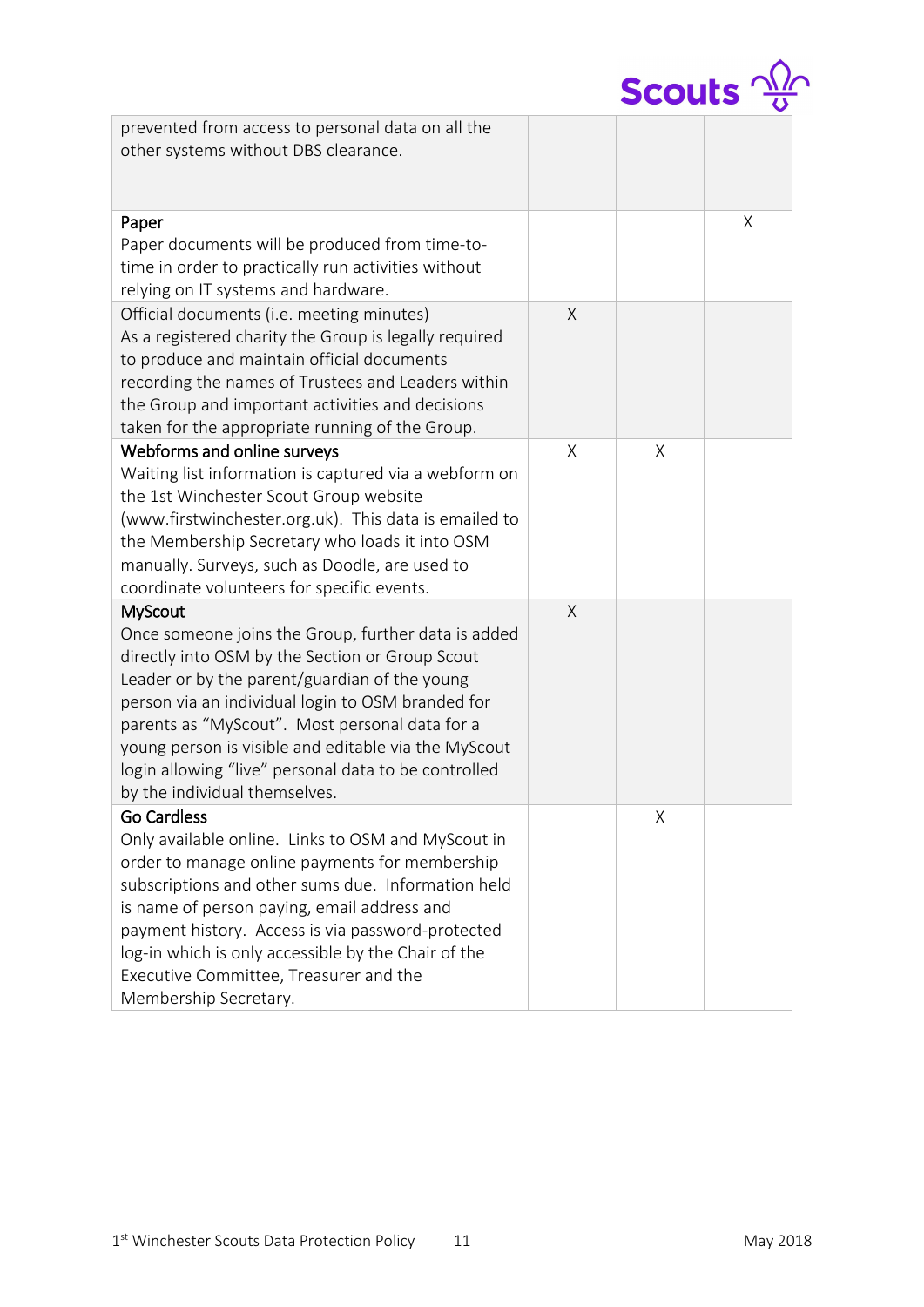

## <span id="page-11-0"></span>4.3 Information that we share

- 4.3.1 We may have to share the Data Subject's personal data with others within TSA such as District, County and National entities to provide an appropriate level of adventure and safeguarding in keeping with our scouting programme. We do not share personal data with companies, organisations and people outside the Association, unless one of the following applies:
	- We have clear permission from the Data Subject to do so.
	- For safeguarding young people or for other legal reasons.

## <span id="page-11-1"></span>5 Data retention and security

#### <span id="page-11-2"></span>5.1 General

- 5.1.1 Everyone who handles personal data within the Group must make sure it is held securely to protect against unlawful or unauthorised processing and accidental loss or damage.
- 5.1.2 Personal data shall be retained for the duration of a young person or adult volunteer's membership of the Group. After this period the data will be deleted or destroyed within 1 month of the member leaving the Group with the following exceptions:
	- Claims, concerns or requests involving the young person or adult volunteer remain outstanding and unresolved, for instance outstanding finances. Once the claim, concern or request has been resolved the record will be deleted within 1 month.
	- Adult Leaders details on Compass and Atlantic Data will be retained indefinitely for safeguarding reasons and the need for historical records of members of TSA.
	- A specific request is made by the member to transfer to an Interest group, in which case only minimal personal data pertaining to contact details (section 3.1) will be retained. All other data will be deleted.
	- Information that we are legally required to hold (for instance Gift aid data needs to be retained for 7 years to meet audit requirements by HMRC.)

#### 5.1.3 In addition:

- OSM maintains records from one term to another, copying over records and leaving an auditable trail. Leaders will delete sensitive data within past terms and then only maintain such past records for 2 terms for monitoring payment histories and attendance registers. Records that are 3 terms in the past will be deleted.
- Paper based registers of young members taken during activities should be destroyed within 7 days of the activity completing.
- 5.1.4 If justification cannot be made for the retention of data, then it will be securely deleted at the point it is no longer required.
- 5.1.5 For security purposes the following is general guidance for everyone involved in the Group:
	- You must only store personal data on networks, drives or files that are password protected and regularly backed up.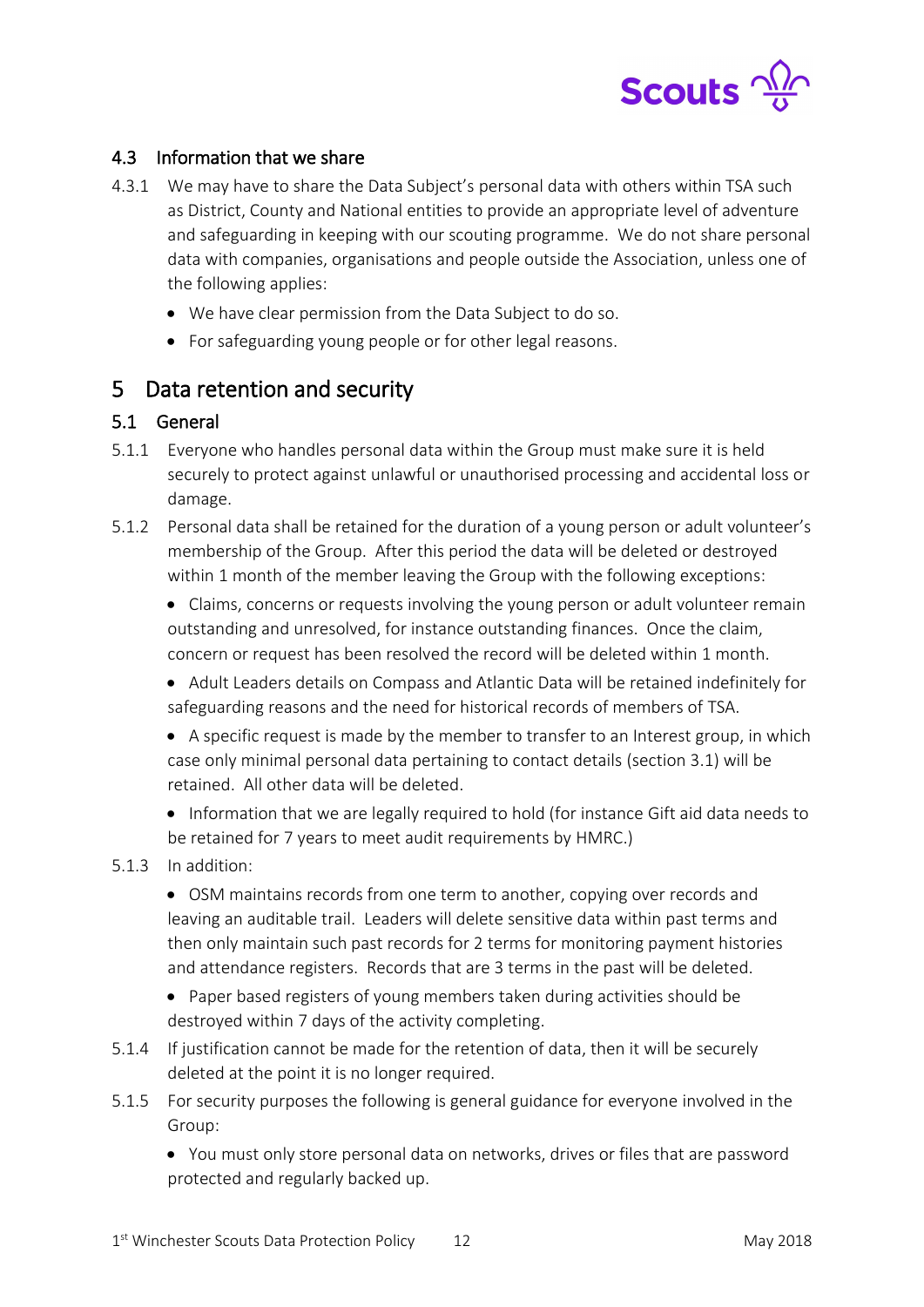

- Back-up files must be protected from unauthorised access
- You should have proper entry-control systems in place, and you should report any stranger seen in entry-controlled areas.

• You should keep paper records containing personal data secure. If you need to move paper records, you should do this strictly in line with data protection rules and procedures.

• You should not download personal data to mobile devices such as laptops and USB sticks unless absolutely necessary. Access to this information must be password protected and the information should be deleted immediately after use.

- You must keep all personal data secure when travelling.
- Personal data relating to members and volunteers should usually only be stored on the membership database or other specific databases which have appropriate security in place.
- When sending larger amounts of personal data by post, you should use registered mail or a courier. Memory sticks should be encrypted.
- When sending personal data by email this must be appropriately authenticated and password protected. Do not send financial or sensitive information by email unless it is encrypted.
- You should not share your passwords with anyone.
- Different rights of access should be allocated to users depending on their need to access personal or confidential information. You should not have access to personal or confidential information unless you need it to carry out your role.
- Before sharing personal data with other people or organisations, you must ensure that they are GDPR compliant.

• In the event that you detect or suspect a breach you should follow your defined breach response process.

## <span id="page-12-0"></span>6 Responsibilities

## <span id="page-12-1"></span>6.1 Expectations

6.1.1 We expect our volunteers and members to keep to the guidelines as set out in this Data Protection Policy when they are using or processing personal data and other confidential or sensitive information. This is set out more clearly below:

## <span id="page-12-2"></span>6.2 Executive Committee

- 6.2.1 Our Executive Committee, as charity Trustees, monitors compliance with GDPR and other Data Protection laws, our data protection policies, awareness-raising, training, and audits. The Executive Committee is responsible for:
	- Making sure that this data protection policy is up to date
	- Advising on data protection issues
	- Dealing with complaints about how we use personal and sensitive personal data
	- Reporting to the ICO if we do not keep to any regulations or legislation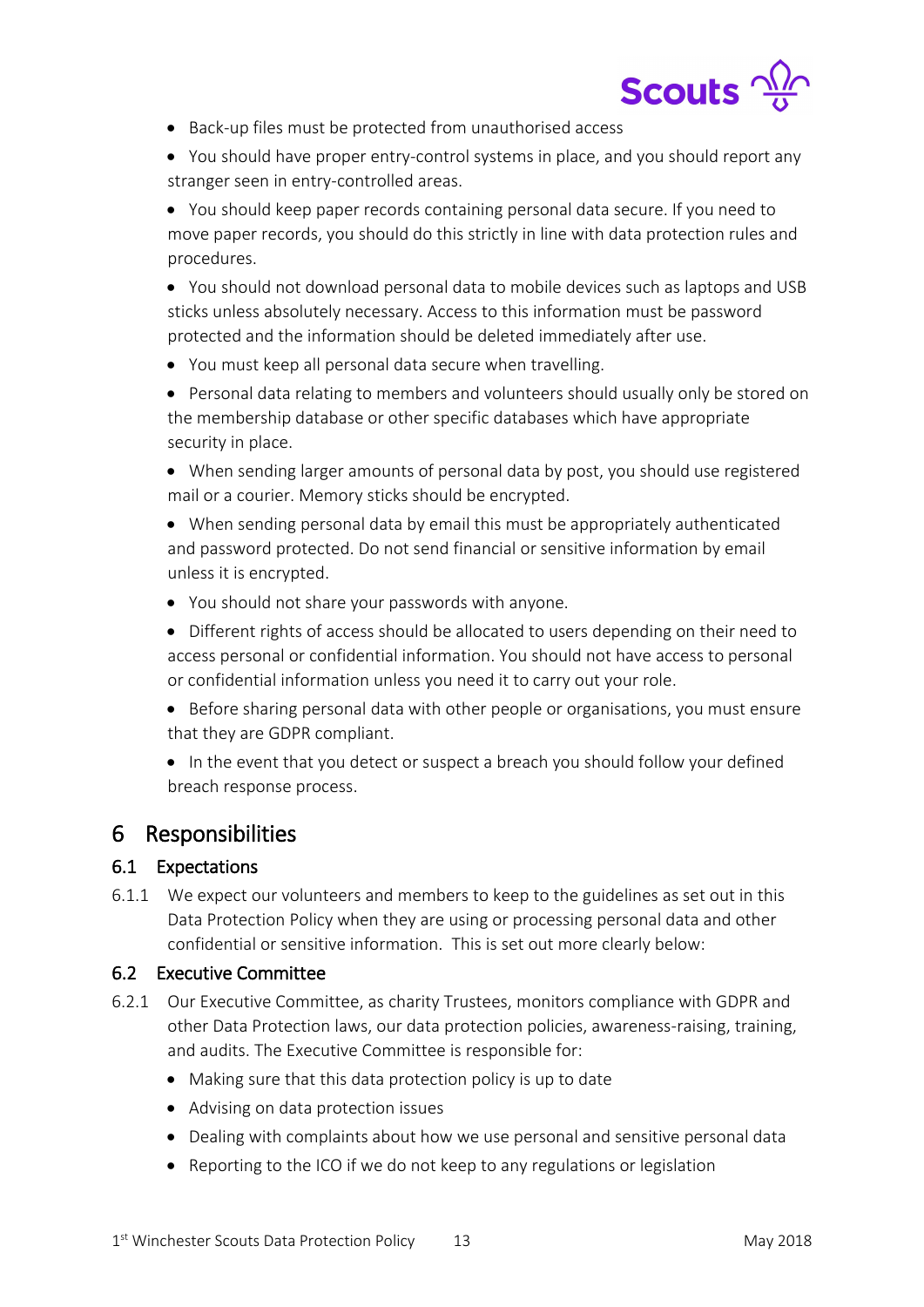

## <span id="page-13-0"></span>6.3 Leaders and Adult Volunteers

- 6.3.1 All Leaders and Adult Volunteers have a responsibility to keep to the requirements of this data protection policy and our related procedures and processes. Section Leaders are responsible for making sure that all adults volunteering within their sections are aware of and keep to this. If anyone becomes aware of a data protection issue you must report it immediately to the Executive Committee so that we can comply with our regulatory notification obligations.
- 6.3.2 All Leaders and Adult Helpers must complete the [mandatory GDPR e-learning module](http://www.winscouts.org.uk/adult-training/gdpr/index.html) and have this validated by the Groups Training Advisors (TAs).
- 6.3.3 If you do not keep to this data protection policy and its associated policies and procedures, we may take action to exclude you from your role within the Group.

## <span id="page-13-1"></span>7 Rights to accessing and updating personal data

#### <span id="page-13-2"></span>7.1 Data Subject's rights

7.1.1 Under data protection law, Data Subjects have a number of rights in relation to their personal data.

(a) The right to information: As a data controller, we must give the Data Subject a certain amount of information about how we collect and process information about them. This information needs to be concise, transparent, understandable and accessible.

(b) The right of subject access: If the Data Subject wants a copy of the personal data we hold about them, they have the right to make a subject access request (SAR) and get a copy of that information within 30 days.

(c) The right to rectification: The Data Subject has the right to ask us, as data controller, to correct mistakes in the personal data we hold about them.

(d) The right to erasure (right to be forgotten): The Data Subject can ask us to delete their personal data if it is no longer needed for its original purpose, or if they have given us permission to process it and withdraw that permission (or where there is no other lawful basis for processing it).

(e) The right to restrict processing: In certain circumstances where, for lawful or legitimate purposes we cannot delete the Data Subjects relevant personal information or if they do not want us to delete it, we can continue to store it for restricted purposes. This is an absolute right unless we have a lawful purpose to have it that overwrites the rights of the Data Subject.

(f) The obligation to notify relevant third parties: If we have shared information with other people or organisations, and Data Subject then ask us to do either (c), (d) or (e) above, as data controller we must tell the other person or organisation (unless this is impossible or involves effort that is out of proportion to the matter).

(g) The right to data portability: This allows the Data Subject to transfer personal data from one data controller to another.